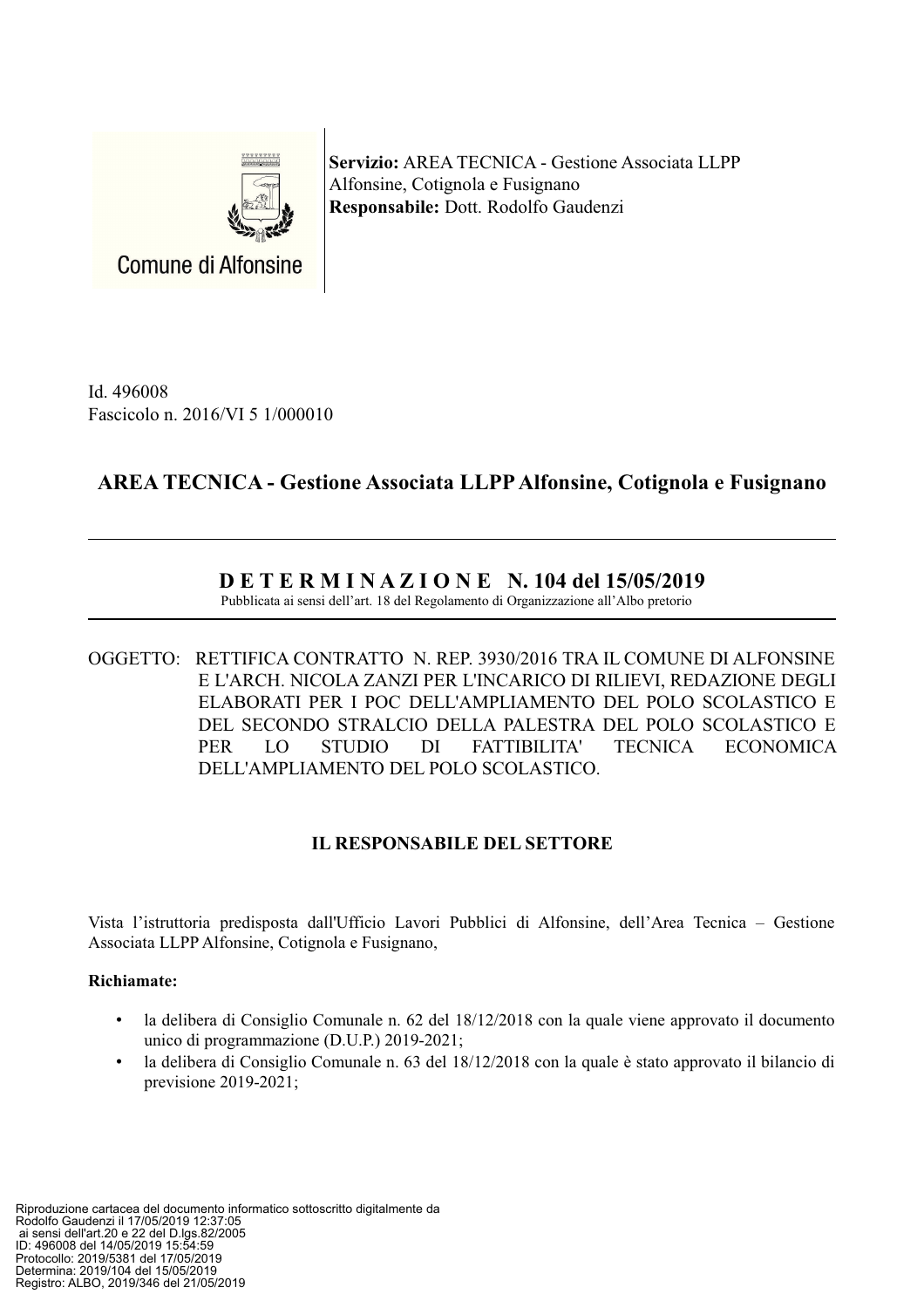- la delibera di Consiglio Comunale n. 60 del 18/12/2018 con la quale è stato approvato il programma triennale dei lavori pubblici 2019-2021 e l'elenco annuale dei lavori 2019 contestualmente è stato approvato il programma biennale degli acquisti di forniture e servizi e relativo elenco annuale per il biennio 2019-2020:
- la delibera di Giunta Comunale n. 135 del 19/12/2018 con la quale è stato approvato il piano esecutivo di gestione (P.E.G.) - parte contabile – anno  $2019/2021$ ;
- la delibera di Giunta Comunale n. 5 del 30/01/2018 con la quale viene approvato il piano triennale  $\bullet$ per la prevenzione della corruzione e della illegalità (2018-2020);
- la delibera di Consiglio Comunale n. 84 del 27/12/2017 con la quale è stata approvata la convenzione fra i comuni di Fusignano. Alfonsine e Cotignola per la gestione associata dei lavori pubblici dal  $01/01/2018;$

### Visto:

- l'art. 107 del D.Lgs. 18 agosto 2000, n. 267, il quale espressamente stabilisce che spettano ai responsabili degli uffici tutti i compiti di attuazione degli obiettivi e dei programmi definiti con gli atti d'indirizzo adottati dall'organo politico, tra i quali, in particolare, gli atti di gestione finanziaria, ivi compresa l'assunzione di impegni di spesa;
- la determinazione del Direttore Generale dell'Unione dei Comuni della Bassa Romagna n. 4 in data  $\bullet$ 03/01/2018 di conferimento incarichi sulle posizioni organizzative relativi alle strutture referenti all'area economia e territorio dell'Unione dei Comuni della Bassa Romagna per l'anno 2018, con la quale è stata conferita la posizione organizzativa Coordinamento LL.PP. Unione  $(1%)$  + Resp. Gestione associata LL.PP. Cotignola/Fusignano/Alfonsine;
- il decreto del Sindaco di Cotignola n. 9 in data  $28/12/2018$  protocollo n. 12773 del  $28/12/2018$ (acquisito agli atti del Comune di Alfonsine in data 09/01/2019 p.g. 264) con il quale il Dott. Rodolfo Gaudenzi, dipendente del Comune di Cotignola viene nominato, per l'anno 2019, Responsabile della Gestione associata LL.PP. Cotignola/Fusignano/Alfonsine;

Premesso che il vigente regolamento di contabilità dell'ente, in attesa di modifica, non è in linea con i nuovi dettami normativi derivanti dalla partecipazione alla sperimentazione e che pertanto verrà applicato limitatamente a quanto compatibile con i principi generali e applicati di cui agli allegati al D.Lgs 118/2011;

Richiamata la determina n. 144 del 26/07/2016 con la quale è stato affidato l'incarico per i rilievi, la redazione degli elaborati per i POC, dell'ampliamento del polo scolastico e del secondo stralcio della palestra del polo scolastico e per lo studio di fattibilità tecnica economica dell'ampliamento del polo scolastico di via Murri in Alfonsine, all'Arch. Zanzi Nicola, con studio professionale in Via Mameli, 13 ad Alfonsine (RA).

Rilevato che nello schema di contratto approvato e sottoscritto con firma digitale dal RUP e dall'Arch. Nicola Zanzi sono presenti dei refusi, in particolare in merito all'oggetto dell'incarico e alle modalità di pagamento.

Pertanto si rende necessario rettificare il contratto eliminando alcuni refusi erroneamente riportati come nel seguito specificato:

alla voce OGGETTO il periodo "- I RILIEVI, LO STUDIO DI FATTIBILITA' TECNICA ECONOMICA (EX PRELIMINARE). LA REDAZIONE DEGLI ELABORATI PER IL POC. LE ATTIVITA' CONNESSE ALL'ESPROPRIO PER LA REALIZZAZIONE DELL'AMPLIAMENTO DEL POLO SCOLASTICO - VIA A. MURRI DI ALFONSINE; - I RILIEVI, LA REDAZIONE DEGLI ELABORATI PER IL POC, LE ATTIVITA' CONNESSE ALL'ESPROPRIO PER LA REALIZZAZIONE DEL SECONDO STRALCIO DELLA PALESTRA DEL POLO SCOLASTICO -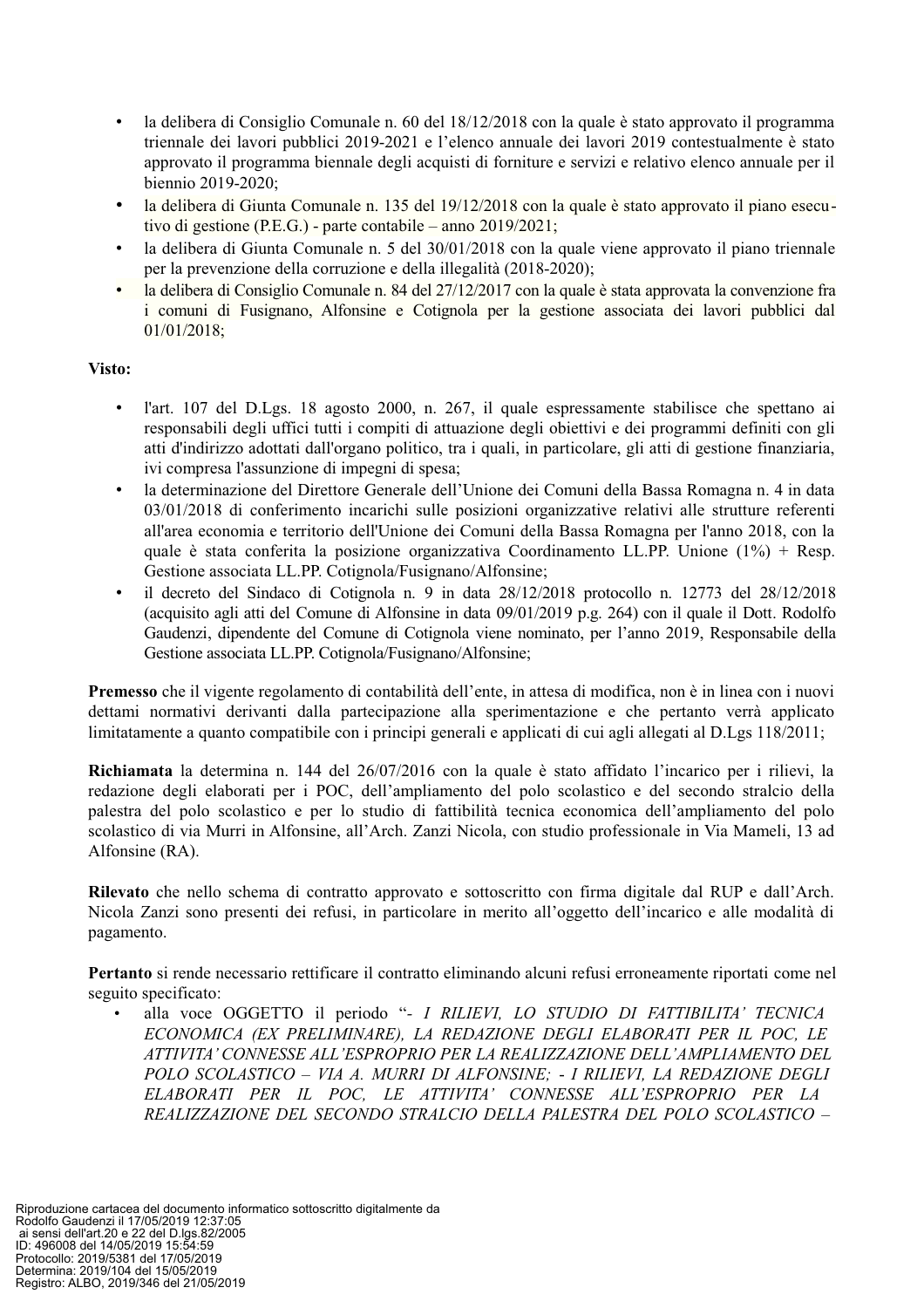VIA A.MURRI DI ALFONSINE;" è sostituito con "- I RILIEVI, LO STUDIO DI FATTIBILITA' TECNICA ECONOMICA (EX PRELIMINARE), LA REDAZIONE DEGLI ELABORATI PER IL POC, LE ATTIVITA' PRELIMINARI CONNESSE ALL'ESPROPRIO PER LA REALIZZAZIONE DELL'AMPLIAMENTO DEL POLO SCOLASTICO - VIA A. MURRI DI ALFONSINE; - I RILIEVI, LA REDAZIONE DEGLI ELABORATI PER IL POC. LE ATTIVITA' PRELIMINARI CONNESSE ALL'ESPROPRIO PER LA REALIZZAZIONE DEL SECONDO STRALCIO DELLA PALESTRA DEL POLO SCOLASTICO - VIA A.MURRI DI ALFONSINE;"

- all'Art. 1 punto 3 il periodo "- piano particellare di esproprio comprensivo di frazionamento e verbale di consistenza, relativi all'ampliamento del polo scolastico di Alfonsine e al secondo stralcio della palestra del polo scolastico;" è sostituito con "- piano particellare preliminare di esproprio contenente l'identificazione delle aree da espropriare e la stima dell'indennità di espropriazione, relativi all'ampliamento del polo scolastico di Alfonsine e al secondo stralcio della palestra del polo scolastico;
- all'Art. 1 punto 6 il periodo "- delle attività connesse alle procedure di esproprio (o di accordi  $\bullet$ bonari), relativi all'ampliamento del polo scolastico di Alfonsine e al secondo stralcio della palestra del polo scolastico;" è cancellato;
- all'Art. 1 punto 7 il periodo "- dell'assistenza e collaborazione nell'espletamento dell'attività propedeutica e relativa all'avvio del procedimento di esproprio o accordo bonario; " è cancellato;
- all'Art. 1 punto 8 il periodo "- dell'assistenza e collaborazione nella valutazione delle necessità rispetto alle successive fasi di progettazione. L'incarico conferito, inoltre, comprende la predisposizione di tutti gli atti per le prescritte autorizzazioni, approvazioni e nulla osta degli Enti ed Autorità preposti alla vigilanza e controllo." è cancellato;
- all'Art. 9 punto c il periodo ".... e termine delle attività tecniche-economiche relative all'espropio (o accordo bonario) ....." è cancellato.

Visto lo schema di contratto (Allegato A) con le modifiche sopra citate;

Visto l'art 147-bis del Testo unico degli enti locali e dato atto, in particolare, che ai sensi dell'art. 3 del regolamento sui controlli interni la sottoscrizione da parte dell'organo competente integra e assorbe il parere di regolarità tecnica attestante la regolarità e la correttezza dell'azione amministrativa, richiesto dal suddetto art. 147-bis TUEL:

### Visti:

- gli articoli 107, 151, 183 e 191 del D. Lgs.  $267/2000$ , in base al quale spettano ai  $\bullet$ Dirigenti/Responsabili dei servizi gli atti di gestione finanziaria;
- $\bullet$ lo Statuto dell'Ente;
- il vigente Regolamento dei Contratti;
- l'art. 18 del Regolamento di Organizzazione;  $\bullet$
- l'organigramma dell'Ente;  $\bullet$
- $\bullet$ il decreto di nomina dei Responsabili e dei rispettivi supplenti delle strutture;
- il D.Lgs. n. 165/2001 e successive modifiche ed integrazioni;
- Visto il D.Lgs 23/06/2011, n. 118: